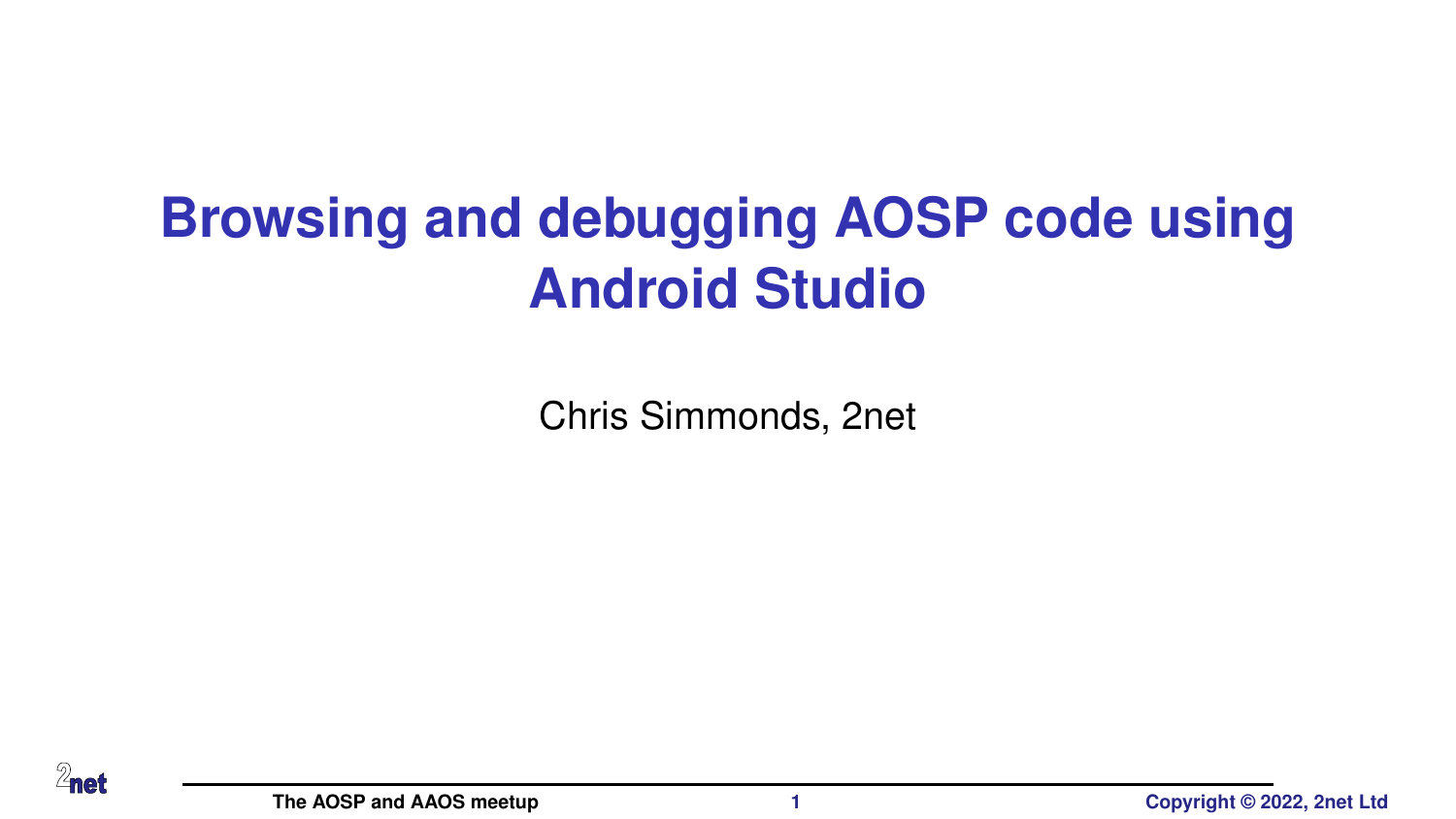### **Overview**

- Importing AOSP into Android Studio
- Debugging

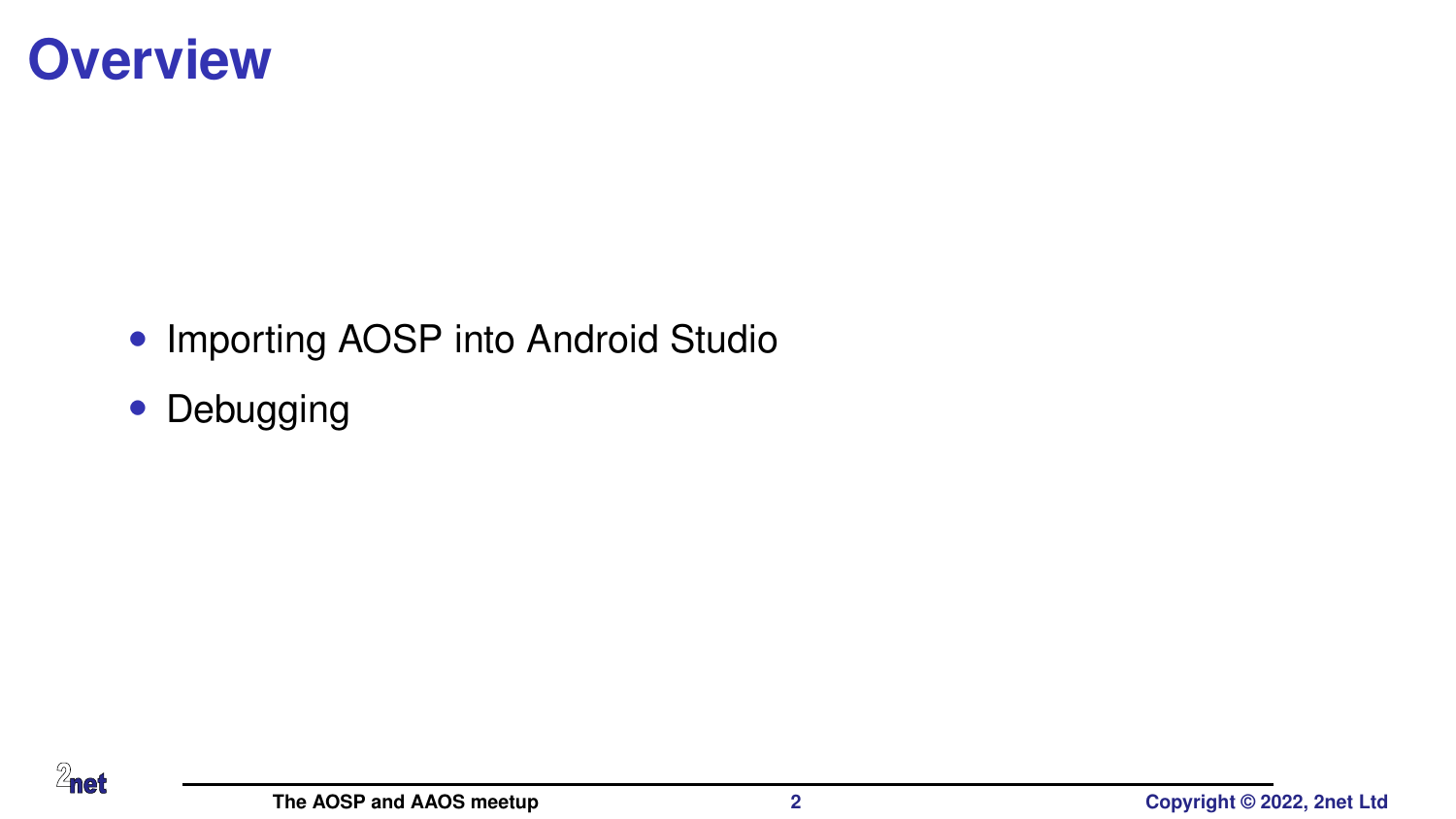# **Creating IDEGen**

• AOSP has a tool named **IDEGen** that will generate project files suitable for IntelliJ IDEA (including Android Studio) Details: \$AOSP/development/tools/idegen/README

Set up the AOSP environment in the normal way:

\$ cd aosp

- \$ . build/envsetup.sh
- $$$  lunch

Build IDEGen:

\$ m idegen

Creates out/host/linux-x86/framework/idegen.jar

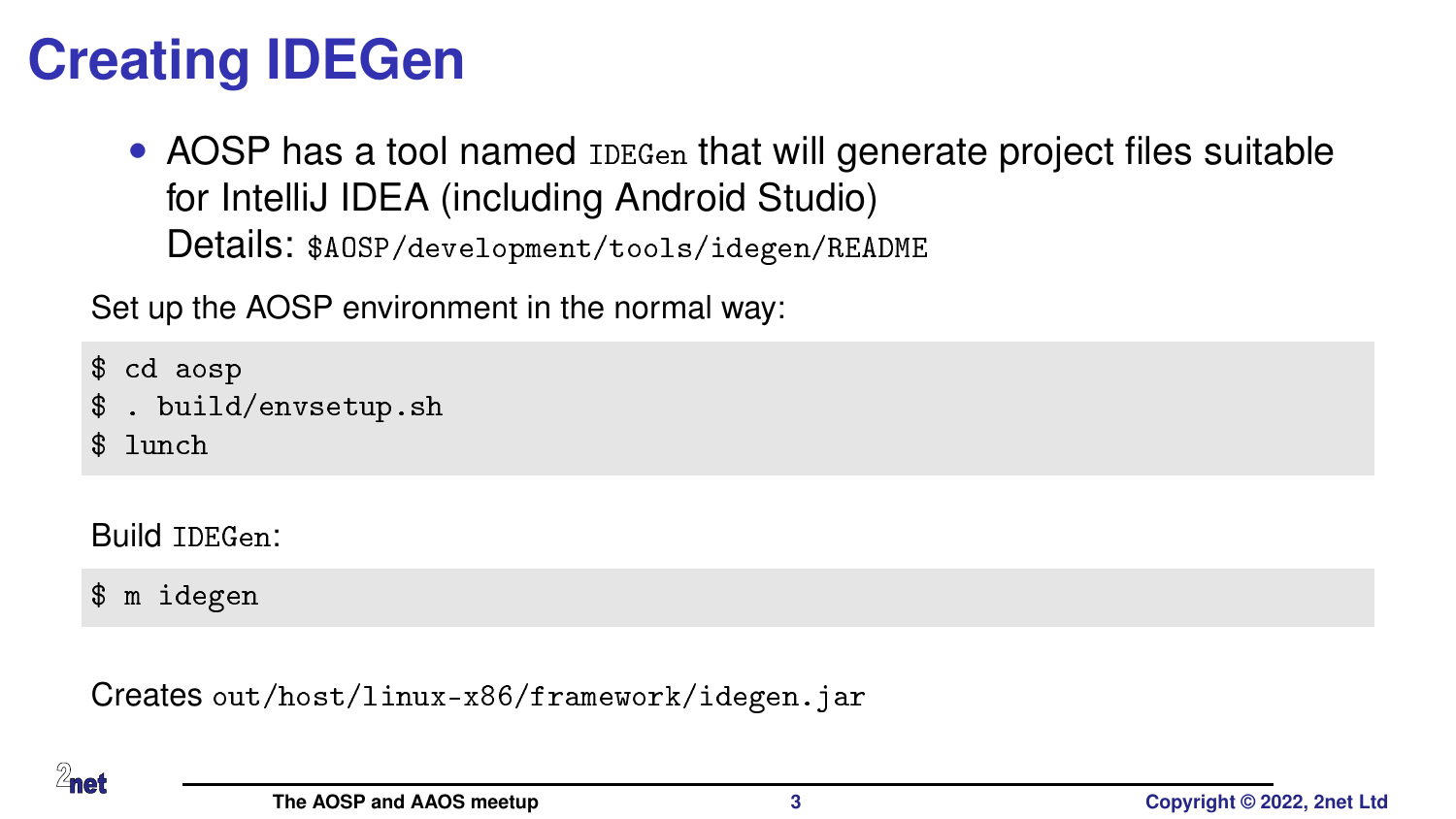# **Creating project files**

Then, use idegen. jar to generate project files (ignore the "Permission denied" messages):

```
$ development/tools/idegen/idegen.sh
find: 'out/target/product/marvin/recovery/root/d': Permission denied
find: 'out/target/product/marvin/root/d': Permission denied
Read excludes: 23ms
Traversed tree: 148105ms
```
Creates an IntelliJ Project File: android.ipr and an IntelliJ Module List: android.iml

**Note**: you have to rerun this step every time you add directories inside the \$AOSP directory

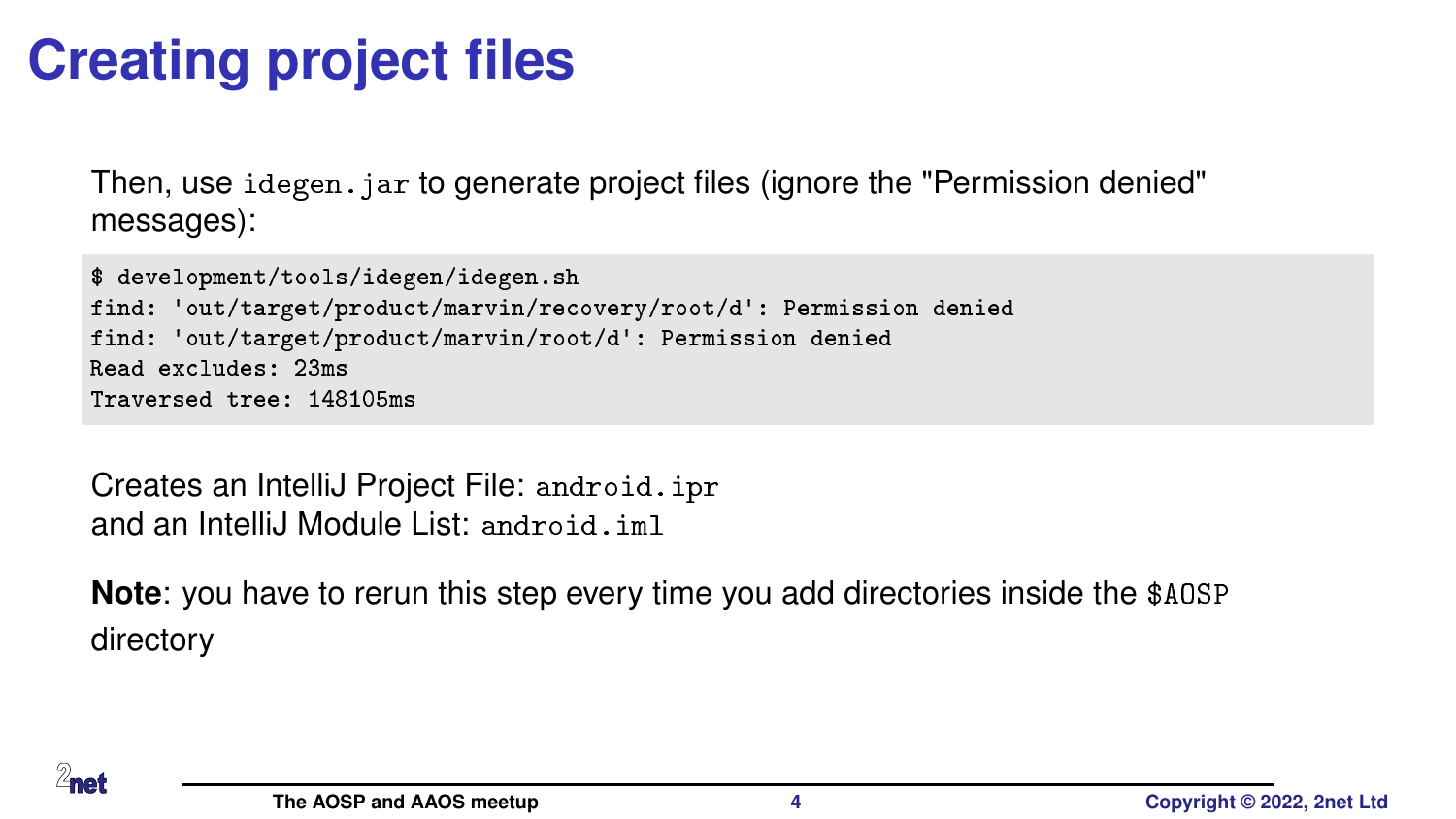# **Configuring Android Studio**

Indexing the whole of AOSP takes a lot of resources

#### **Increase heap to 5 GB**

In Help->Edit Custom VM Options, add:

-Xmx5g

For reference, the VM Options are stored in \$HOME/.config/Google/AndroidStudio2021.2/studio64.vmoptions for the current version of Studio, 2021.2 "Chipmunk"

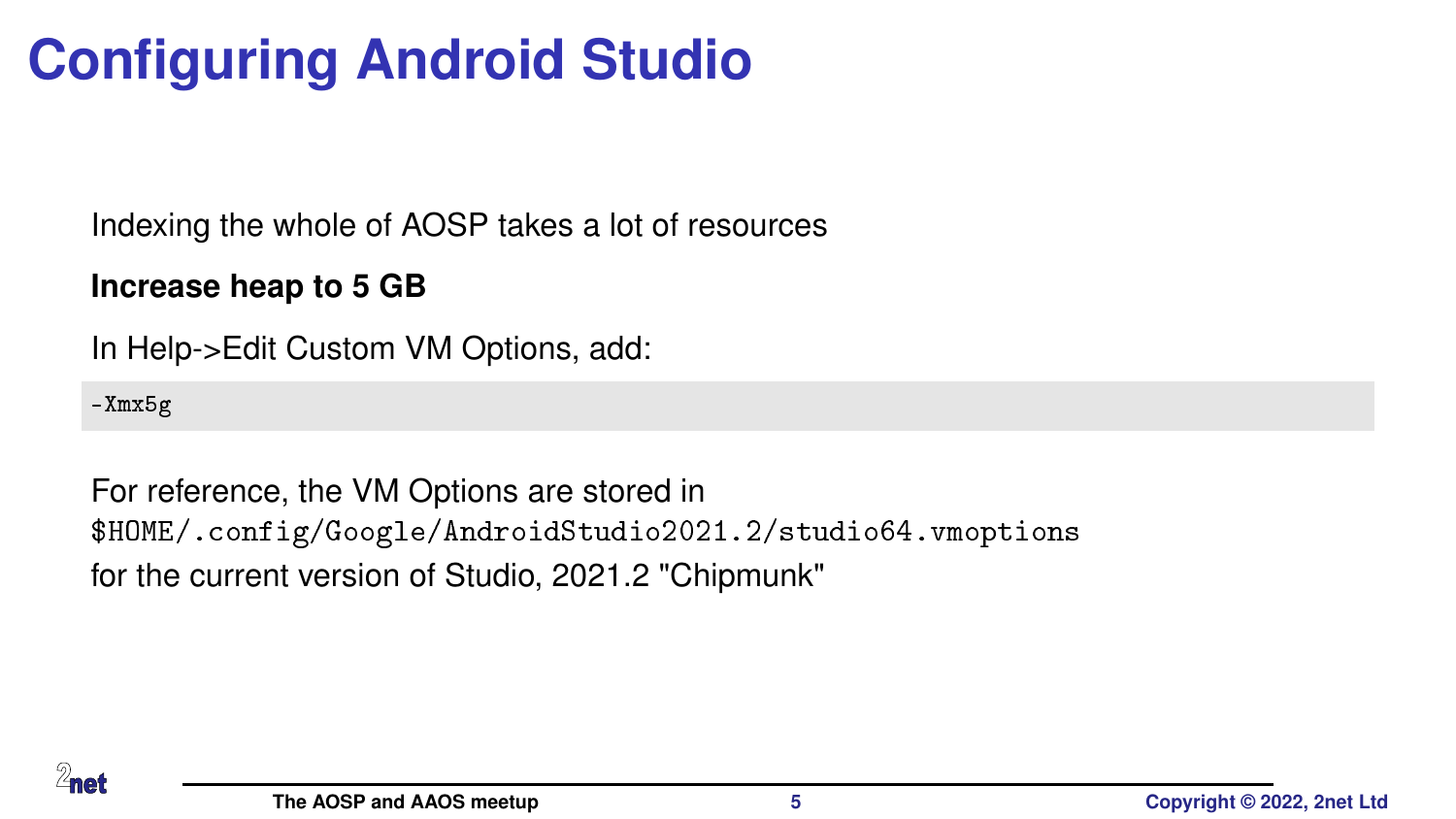## **Importing AOSP code**

In Android Studio, open \$AOSP/android.ipr

Wait for it to complete "Updating indexes" (background task, bottom right); takes a long time

Now you can use Studio to browse the code, search for classes, etc.

Some people consider this a better alternative to using vim

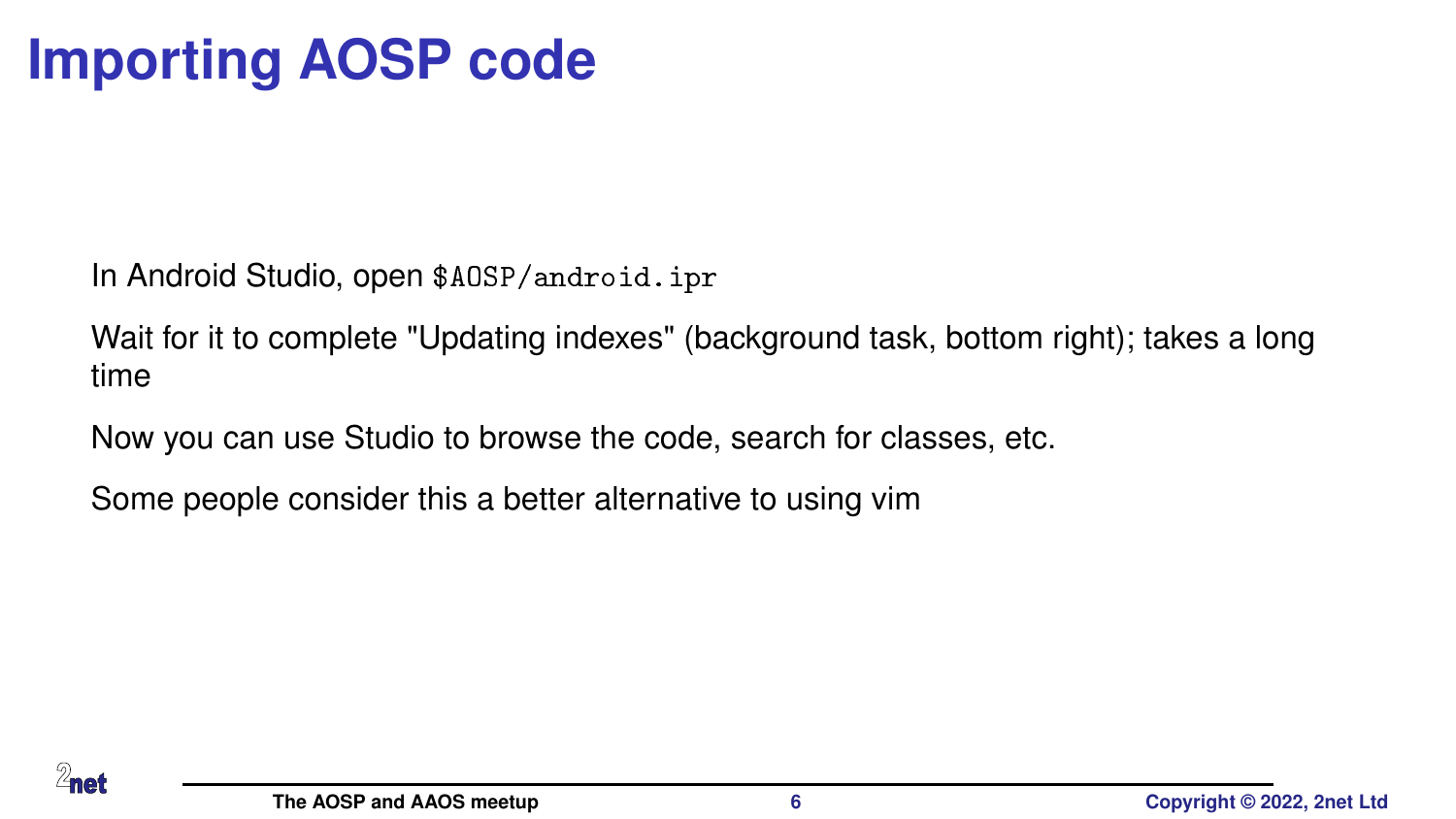# **Debugging - JDWP**

- Android uses JDWP (Java Debug Wire Protocol) for debugging
- JDWP is enabled by default for all components in userdebug and eng builds
- In user builds, enable JDWP per appliation by adding android:debuggable="true" to the AndroidManifest.xml

| \$ ps -ATp            | 3694 |      |      |                      |           |            |                           |  |
|-----------------------|------|------|------|----------------------|-----------|------------|---------------------------|--|
| USER                  | PID. | TID  | PPID | vsz                  | RSS WCHAN | ADDR S CMD |                           |  |
| $u0_a65$              | 3694 | 3694 |      | 355 1409680 203024 0 |           |            | 0 S droid deskclock       |  |
| u0 a65                | 3694 | 3697 |      | 355 1409680 203024 0 |           |            | 0 S Signal Catcher        |  |
| u0 a65                | 3694 | 3698 |      | 355 1409680 203024 0 |           |            | 0 S perfetto_hprof_       |  |
| u0 a65                | 3694 | 3699 |      | 355 1409680 203024 0 |           |            | 0 S ADB-JDWP Connec <---- |  |
| u0 a65                | 3694 | 3700 |      | 355 1409680 203024 0 |           |            | 0 S Jit thread pool       |  |
| $\left[\ldots\right]$ |      |      |      |                      |           |            |                           |  |

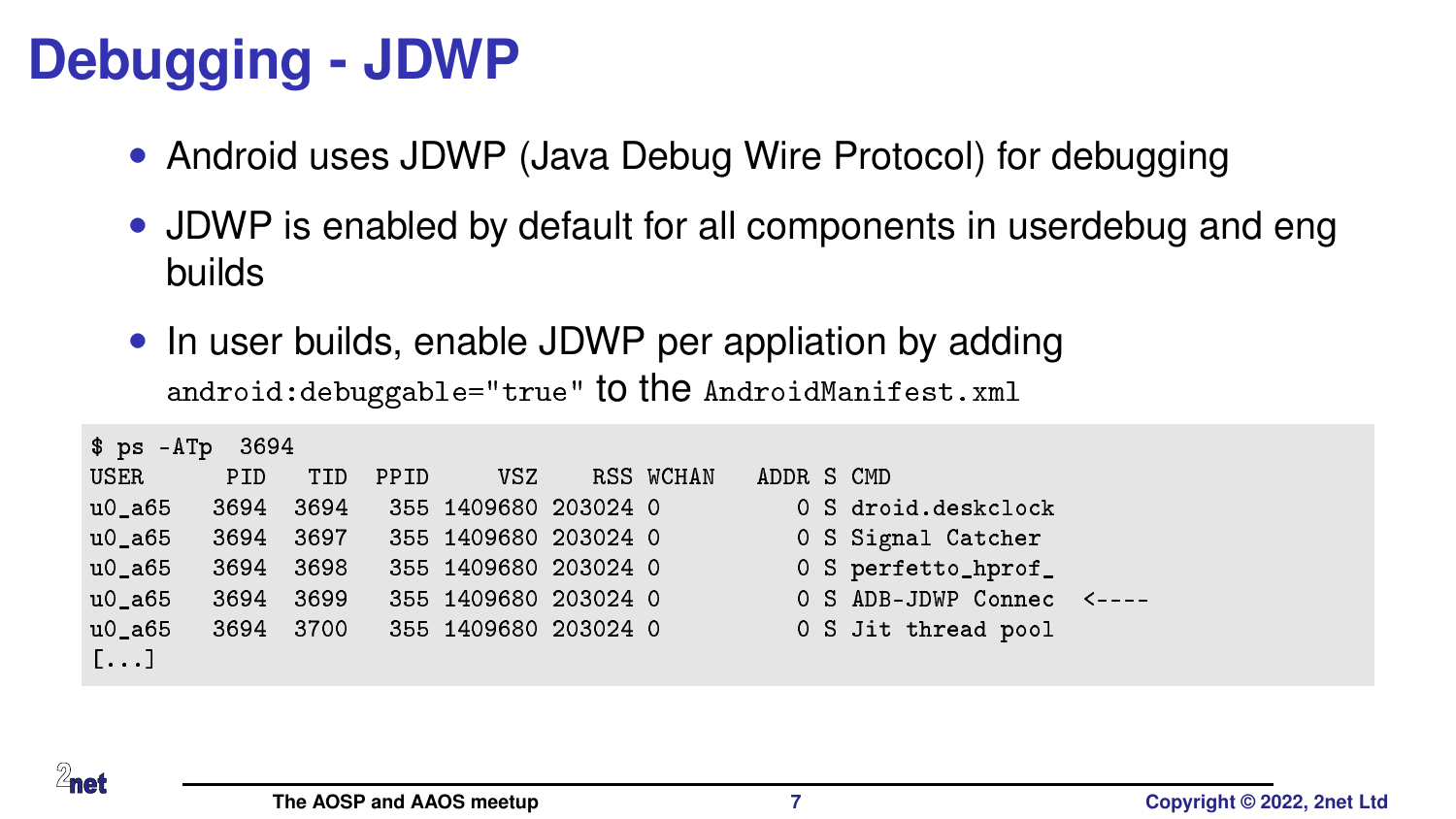#### **system\_server**

- system server is a Java program (not an app) that implements the core functions of the framework
- It also has a JDWP thread in userdebug and eng builds

|                                       | \$ ps -ATp | 765 |     |      |                      |           |            |                           |  |
|---------------------------------------|------------|-----|-----|------|----------------------|-----------|------------|---------------------------|--|
| USER                                  |            | PID | TID | PPID | VSZ                  | RSS WCHAN | ADDR S CMD |                           |  |
| system                                |            | 765 | 765 |      | 355 2427732 327936 0 |           |            | 0 S system_server         |  |
| system                                |            | 765 | 782 |      | 355 2427732 327936 0 |           |            | 0 S Signal Catcher        |  |
| system                                |            | 765 | 783 |      | 355 2427732 327936 0 |           |            | 0 S perfetto_hprof_       |  |
| system                                |            | 765 | 784 |      | 355 2427732 327936 0 |           |            | 0 S ADB-JDWP Connec <---- |  |
| $\begin{bmatrix} 1 & 1 \end{bmatrix}$ |            |     |     |      |                      |           |            |                           |  |
|                                       |            |     |     |      |                      |           |            |                           |  |

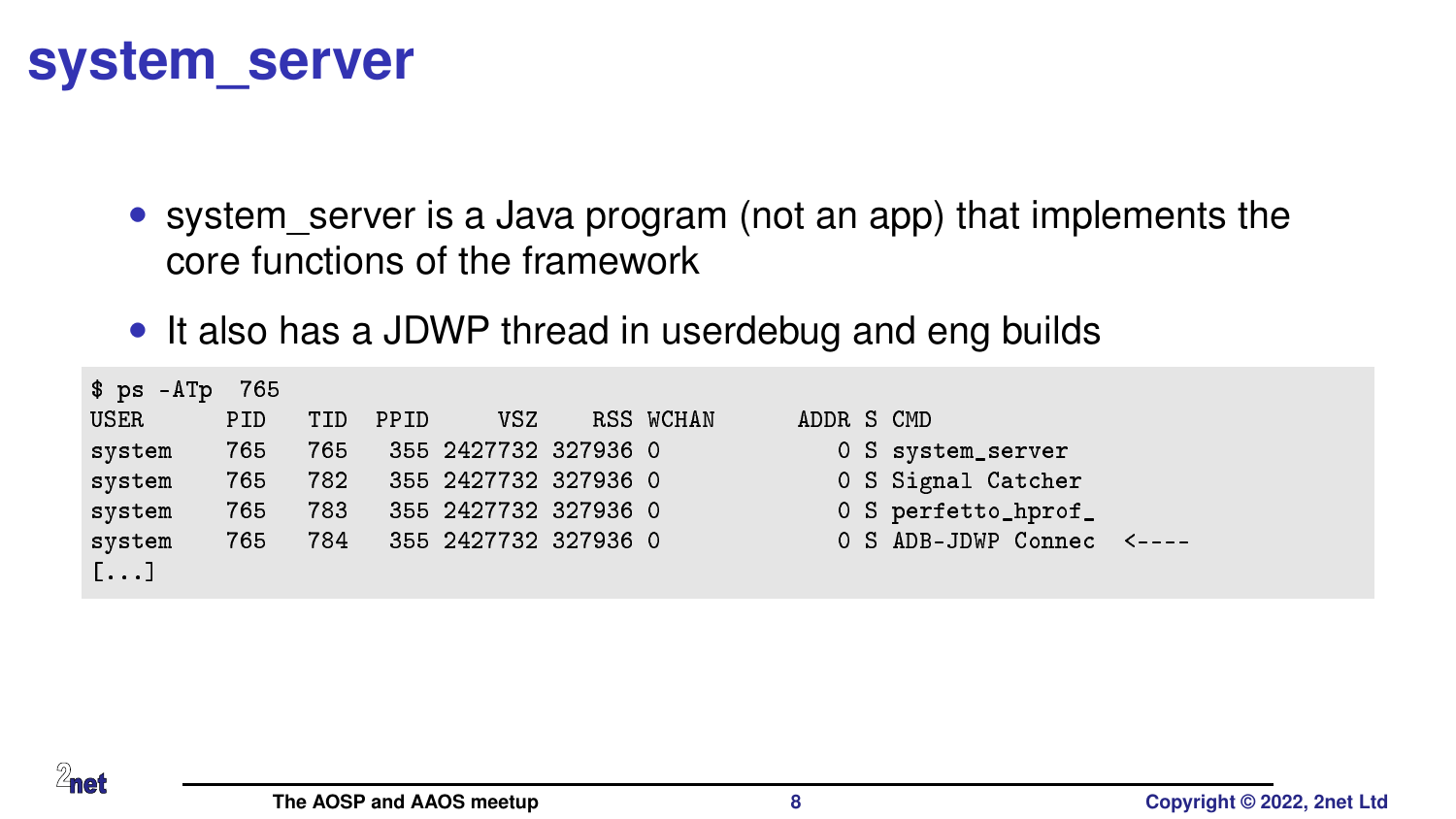

• You can get a list of PIDs which have JDWP threads:

\$ adb jdwp 765 <---- system\_server 1850 [...]  $3694$   $\leftarrow$  deskclock

Unfortunately, only lists the PIDs. You have to use ps -A to find the command

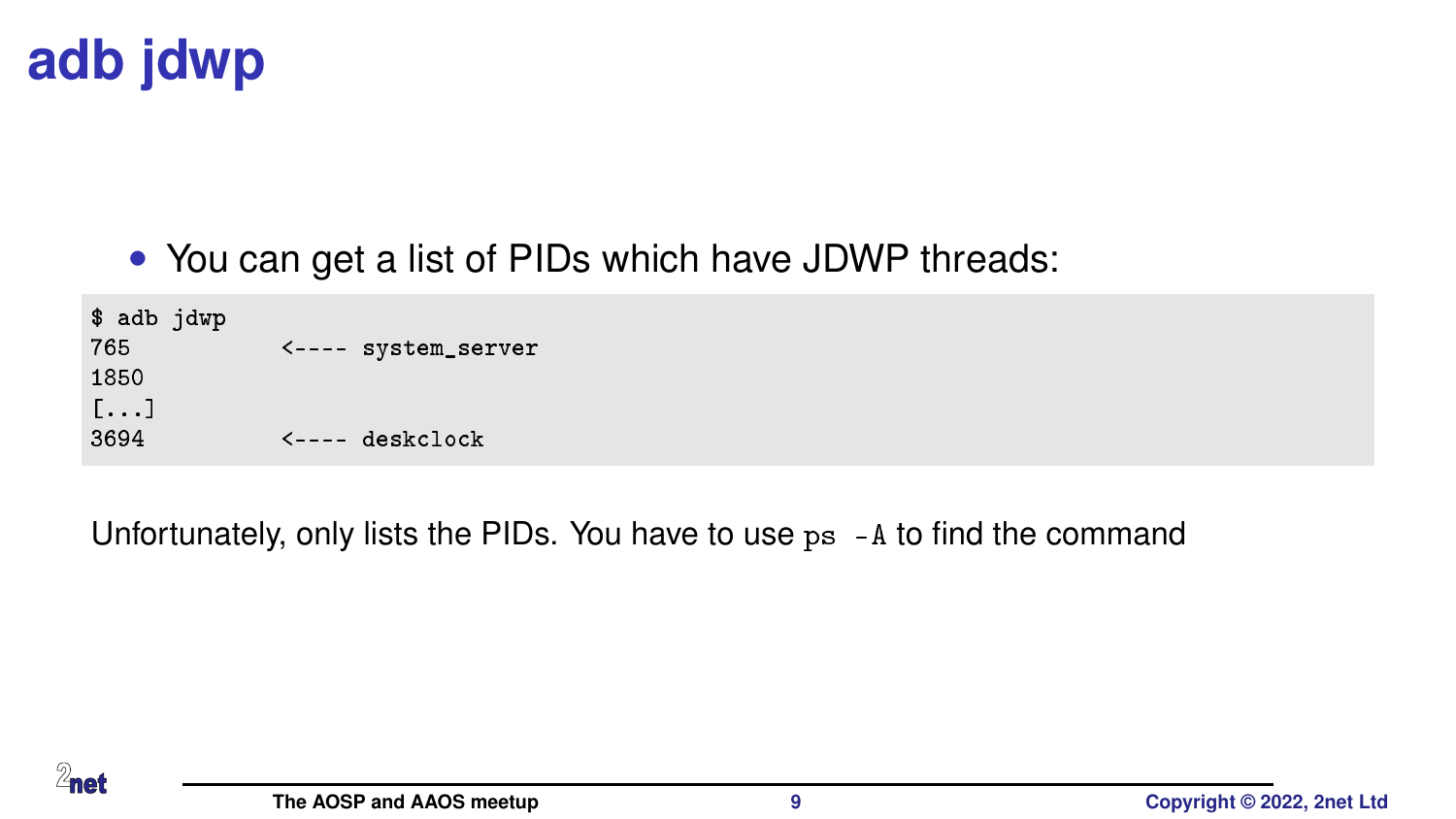#### **DDMS**

- DDMS is the Dalvik Debug Monitor Service, an old debug tool
- Useful for debugging: lists processes with a JDWP thread, and forwards the port as localhost:8700

| .<br>Θ                                                 |              |    |             |             |                                 | d Info | Threads VM Heap             |                 |                                            | Allocation Tracker |  |
|--------------------------------------------------------|--------------|----|-------------|-------------|---------------------------------|--------|-----------------------------|-----------------|--------------------------------------------|--------------------|--|
| Name                                                   |              |    |             |             |                                 |        |                             |                 | DDM-aware? ves                             |                    |  |
| $\mathbf{v}$ .<br>google-paranoid android-0.0.0.0:6520 | Online       |    | 12. debug   |             |                                 |        |                             |                 | App description: system process            |                    |  |
| com.android.google.gce.gceservice                      | 3041         | 卷  |             | 8600        |                                 |        |                             |                 | VM version: Dalvik v2.1.0                  |                    |  |
| com.android.providers.media.module                     | 2437         | 裝  |             | 8601        |                                 |        |                             | Process ID: 765 |                                            |                    |  |
| com.android.launcher3                                  | 2086         | 隆  |             | 8602        | Supports Profiling Control: Yes |        |                             |                 |                                            |                    |  |
| android ext services                                   | 2378         | 毯  | <b>E038</b> |             |                                 |        | Supports HPROF Control: Yes |                 |                                            |                    |  |
| com.android.se                                         | 1994         | L. |             | 8604        |                                 |        |                             |                 | ABI Flavor: 32-bit (x86)                   |                    |  |
| com.android.networkstack.process                       | 1963         | 號  |             | 8605        |                                 |        |                             |                 | IVM Flags: CheckINI=false                  |                    |  |
| com.android.systemui                                   | 1868         | 塊  |             | 8606        |                                 |        |                             |                 |                                            |                    |  |
| com.android.statementservice                           | 3309         | 篭  |             | 8607        |                                 |        |                             |                 |                                            |                    |  |
| com.android.deskclock                                  |              | 瓷  |             | 8608        |                                 |        |                             |                 |                                            |                    |  |
| com.android.phone                                      |              | 塩  |             | 8609        |                                 |        |                             |                 |                                            |                    |  |
| com.android.carrierconfig                              | 2036<br>2968 | 斐  |             | 8610        |                                 |        |                             |                 |                                            |                    |  |
| com.android.bluetooth                                  |              | 篭  |             | 8611        |                                 |        |                             |                 |                                            |                    |  |
| system process                                         |              | 哉  |             | 8612 / 8700 |                                 |        |                             |                 |                                            |                    |  |
| com.android.inputmethod.latin                          |              | 笺  |             | 8613        |                                 |        |                             |                 |                                            |                    |  |
|                                                        | 2334         |    |             |             |                                 |        |                             |                 |                                            |                    |  |
|                                                        |              |    |             |             |                                 |        |                             |                 |                                            |                    |  |
| Saved Filters $\frac{1}{2}$ =                          |              |    |             |             |                                 |        |                             |                 |                                            |                    |  |
| All messages (no f<br>Le Time                          | PID          |    | TID         | Application |                                 |        | Tag                         |                 | Text<br>---------                          |                    |  |
|                                                        |              |    |             |             |                                 |        |                             |                 | estamp=5296567 mSlee<br>0, 0] mRxTimeMs=0} |                    |  |

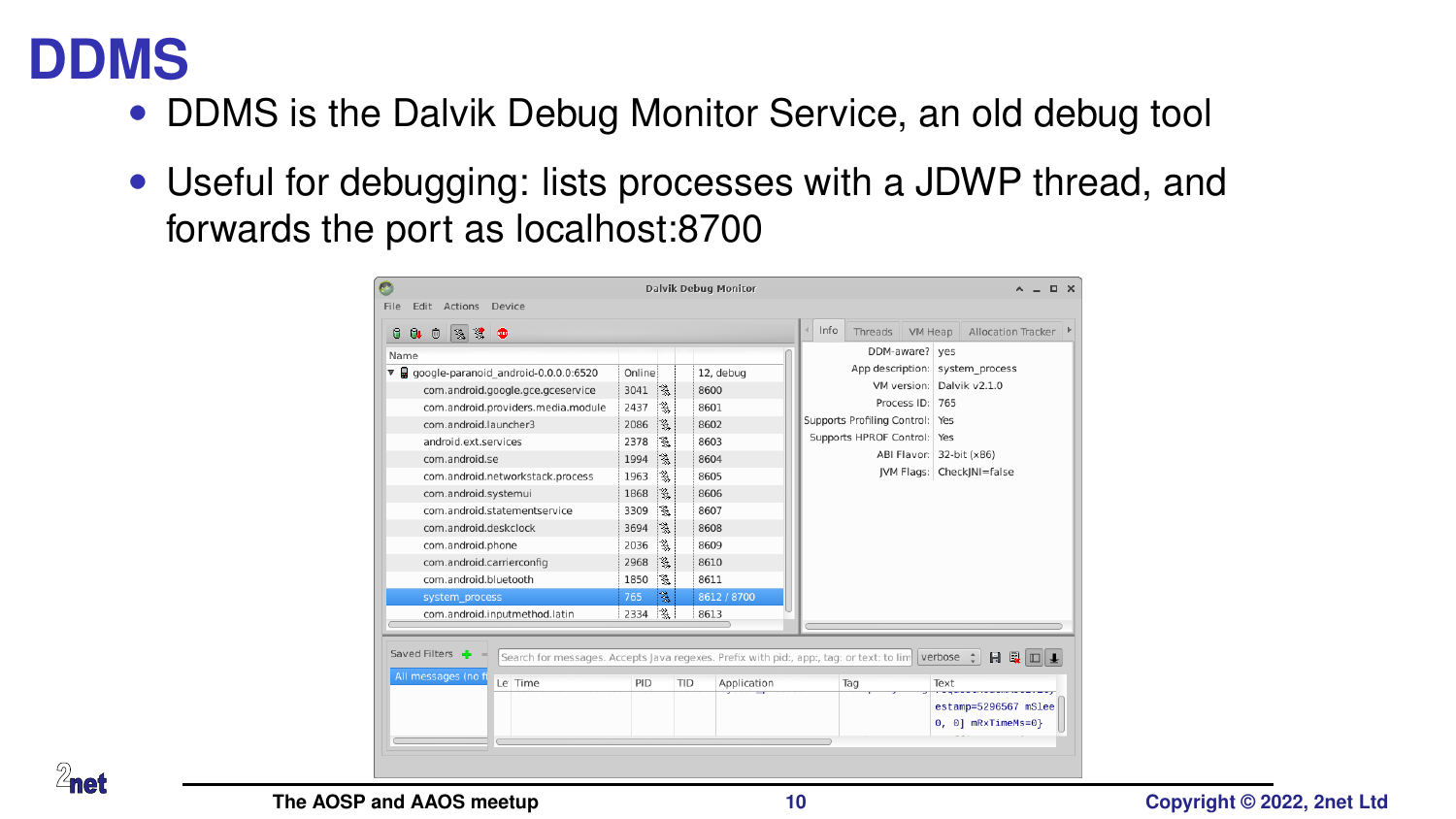# **Debuggers for Android**

- Any debugger that is compatible with JDWP
- For example
	- Android Studio (InteliJ IDEA)
	- JDB
- Just need to attach to the JDWP port (8700 if using DDMS)

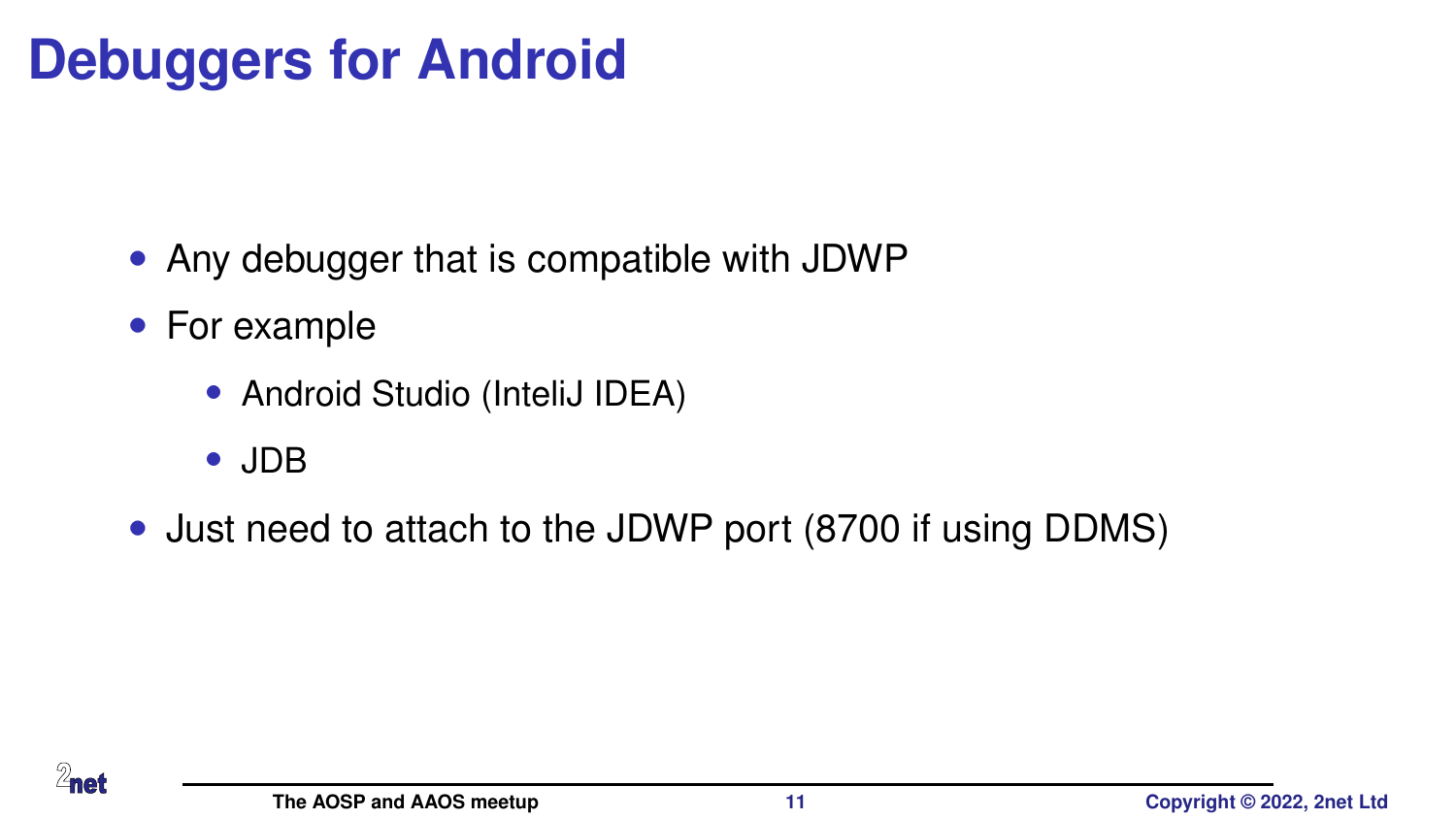## **Debugging using Android Studio**

In Android Studio, create a debug configuration (Run -> Edit Configurations...) Add a new **Remote JVM Debug**, for example called 'aosp' Set Port to **8700**



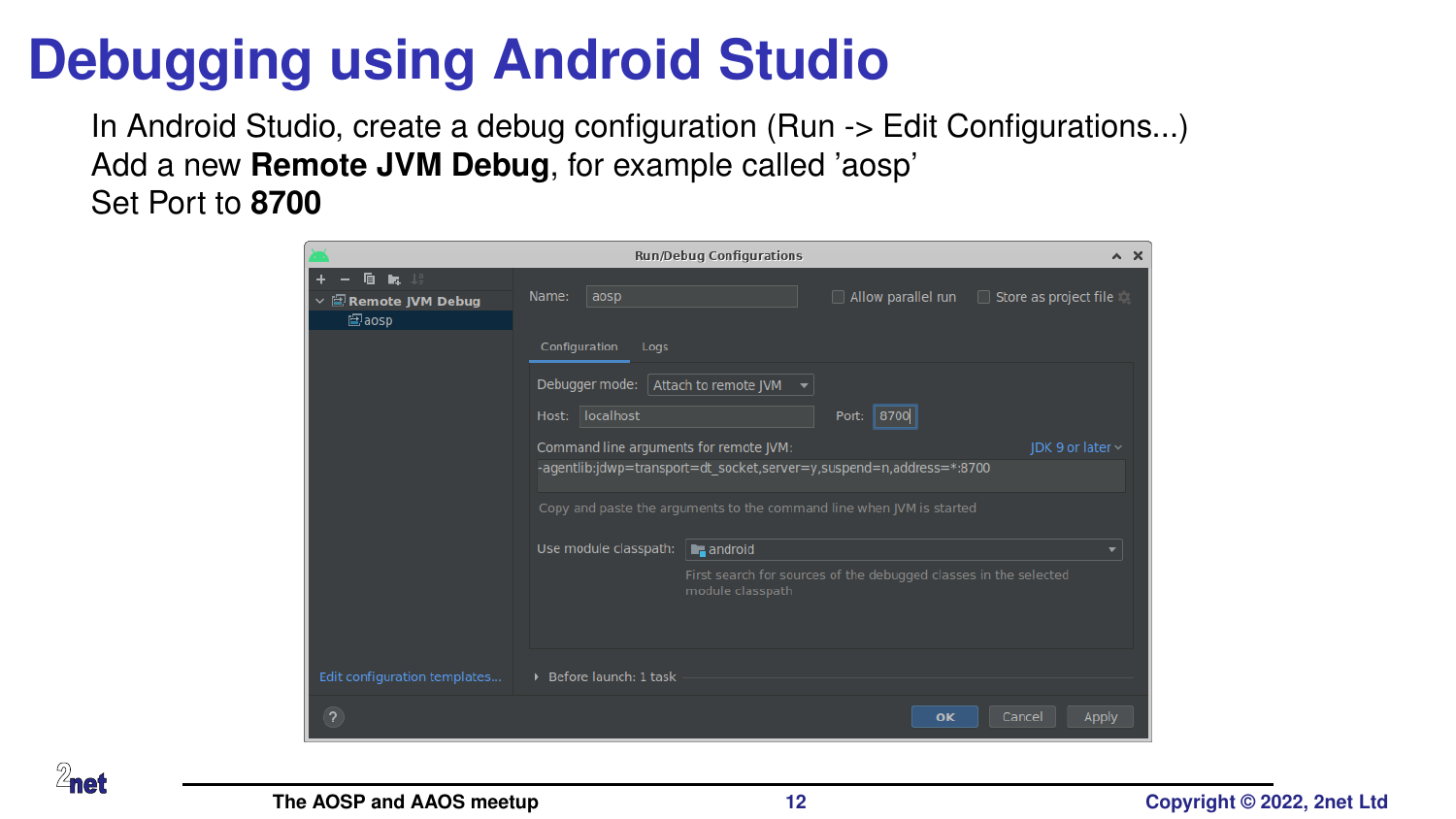# **Debugging using Android Studio**

Boot target device

Run DDMS and select process: for system\_server, select **system\_process**

In Android Studio, Run -> Debug 'aosp'

Check that you see this in the debug window

Connected to the target VM, address: 'localhost:8700', transport: 'socket'